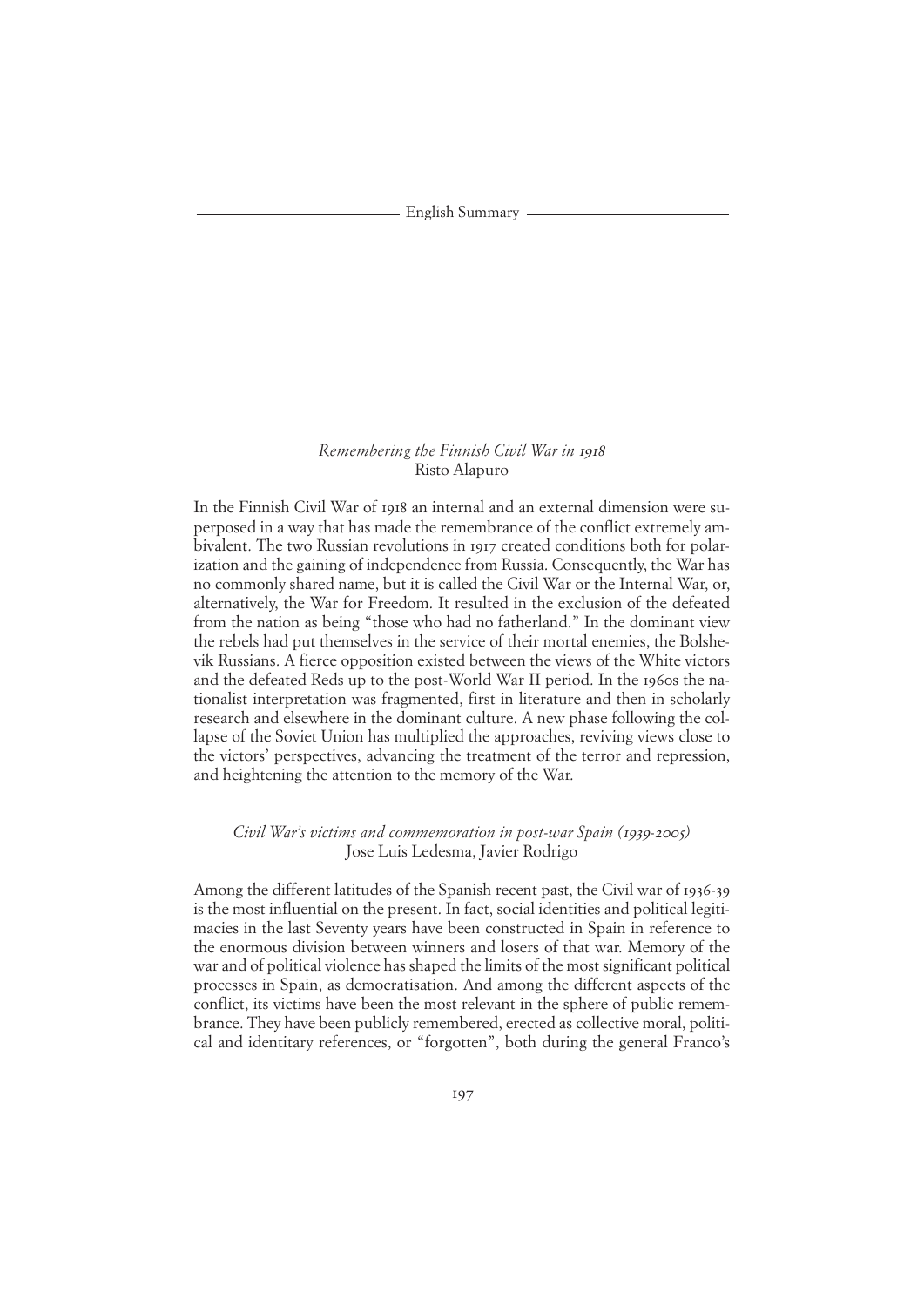#### ENGLISH SUMMARY

military dictatorship (1939-1975) and the democratic period (1975-2006). This article aims to observe their presences and their absences, to explain how three different generations have constructed and represented memory of the war and the victims, officially or not, through a 66 year period.

> *Broken bonds and divided memories. War time massacres reconsidered in a comparative perspective* Riki Van Boeschoten

This paper discusses the emergence of "divided memories" in the aftermath of war time massacres in Greece and Italy. Based on ethnographic research in the Greek community of Drakeia, it focuses on an apparent "ethnographic enigma": the formation of a strong anti-partisan memory in a community previously organized in the Resistance movement. Using comparative material from Italian communities, the paper describes the variety of responses to war time massacres and reflects on what seem to be important factors in shaping such memories: the political context, the process of transmission, social structure, local politics and cultural patterns. It will be argued that the divided memory is neither an exception nor a universal response to war time massacres: it appears rather as a socio-cultural mode of action, rooted in the community's social life, but at the same time shaped through interaction between the local and the national level.

# *From «frozen memory» to the encounter of remembrance Memorials to the Second World War in Tito's Yugoslavia* Heike Karge

Public remembrance in Yugoslavia, and in Eastern Europe in general, can not be subsumed under the label of "official remembrance". Instead, the 1960s show a much greater diversity in terms of agents and practices of public remembrance, a diversity, that can be traced on the level of local, communal as well as all-Yugoslav remembrance practices. These practices had been forceful incentives to change even parts of the official war narrative. Approaching the topic of public war remembrance from this perspective will highlight aspects of agency and creativity of the various actors involved, avoiding thus a depiction of the political elite as the only forceful "memory agent".